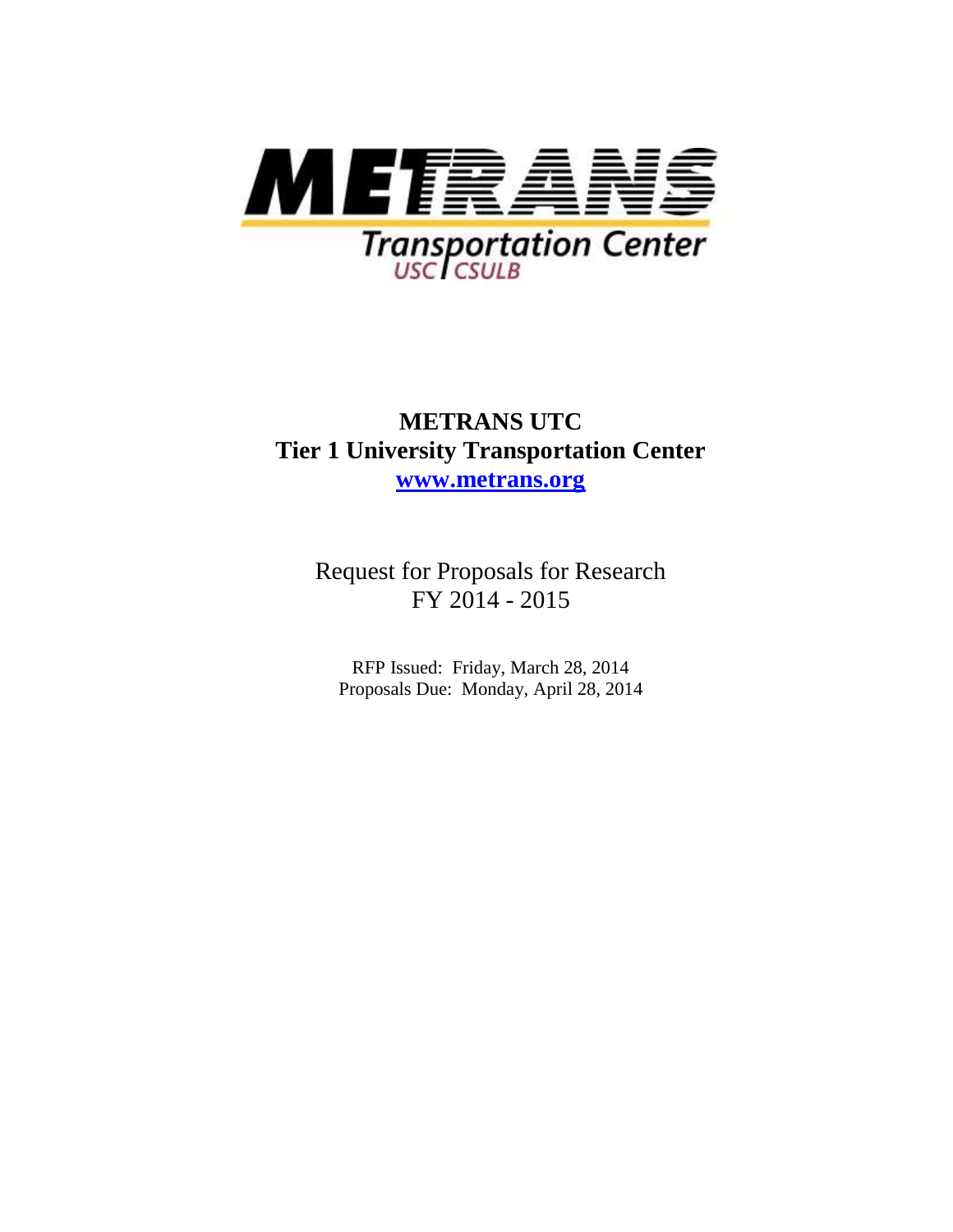### **Table of Contents**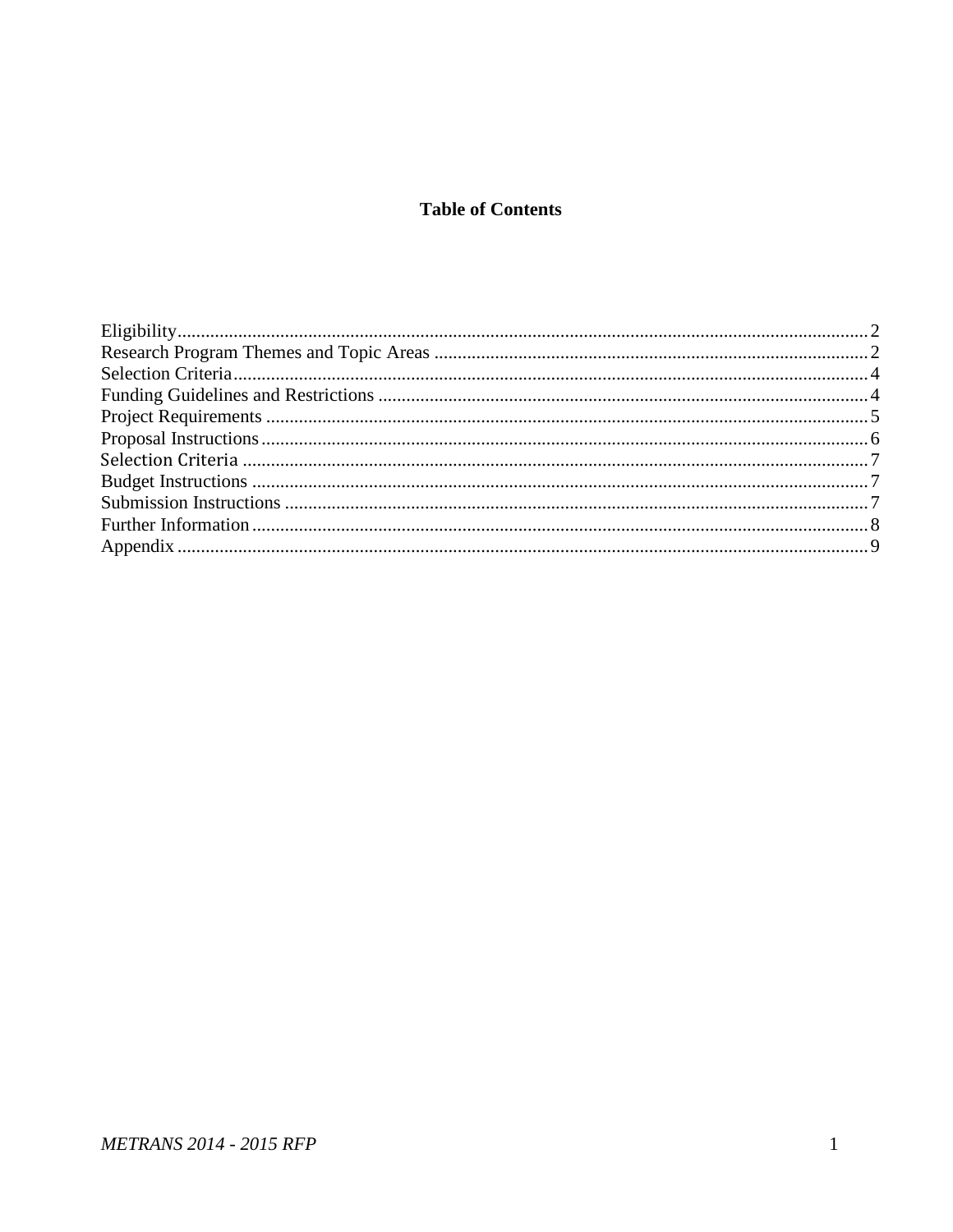### **Introduction**

METRANS UTC is a Untied States Department of Transportation (USDOT) Tier 1 University Transportation Center. It is a partnership of the University of Southern California (USC) and California State University, Long Beach (CSULB). METRANS UTC is funded by the USDOT and the California State Department of Transportation (Caltrans) to perform research on transportation problems critical to large metropolitan regions. METRANS emphasizes research directed at solving significant metropolitan transportation problems while contributing to knowledge. We expect that METRANS funded research will result in scholarly publications and will serve as seed funding that generates larger grants from other sources.

METRANS UTC is issuing this RFP to allocate Year 1 research funding. We anticipate that projects funded under this RFP will begin in Fall 2014. Projects typically have a duration of 12 months. Proposals are requested that address the thematic areas of the Center and provide solutions to metropolitan transportation problems through development of improved technology, policies, operations, or management practices. Funding to be allocated under this RFP is limited: about \$600,000 is available. Given the anticipated competition for these funds, prospective applicants should carefully consider their expertise relative to the thematic areas of the Tier 1 UTC.

The remainder of this RFP describes eligibility requirements, research topics, selection criteria, funding guidelines and restrictions, project requirements, and proposal instructions as well as budget instructions and sample budget sheets for both USC and CSULB. Submission instructions and a METRANS cover page are also provided.

### <span id="page-2-0"></span>**Eligibility**

Full-time tenure track and research faculty members eligible to serve as Principal Investigators at USC or CSUCB are eligible to serve as Principal Investigators on METRANS UTC grants. Proposals may include multiple investigators. Proposals may also include research faculty and non-tenure track faculty from USC and CSULB as Co-Principal Investigators.

### <span id="page-2-1"></span>**Research Program Themes and Topic Areas**

Our research program is organized around two multimodal themes: 1) understanding passenger/freight interactions; and 2) achieving system efficiencies.

### *Theme 1: Understanding Passenger-Freight Interactions*

Research in Theme 1 will contribute to our understanding of passenger and freight interactions by examining the basic forces underlying supply and demand, developing more comprehensive data for analysis, and better methods for monitoring the performance of the urban transportation system.

### *Topic 1-1: Relationships between Spatial Patterns and Transportation*

The spatial distribution of population and economic activities drives the pattern of transportation demand and flows within metropolitan areas. Metropolitan spatial patterns are changing. The overall trend is decentralization, yet downtowns are being revitalized, employment centers continue to grow, and in growing cities population density is increasing. On the freight side, warehousing and distribution is decentralizing, in part due to increasing scale economies in these industries, congestion in metropolitan cores, and rising land values. Topic 1-1 examines changing spatial patterns and their implications for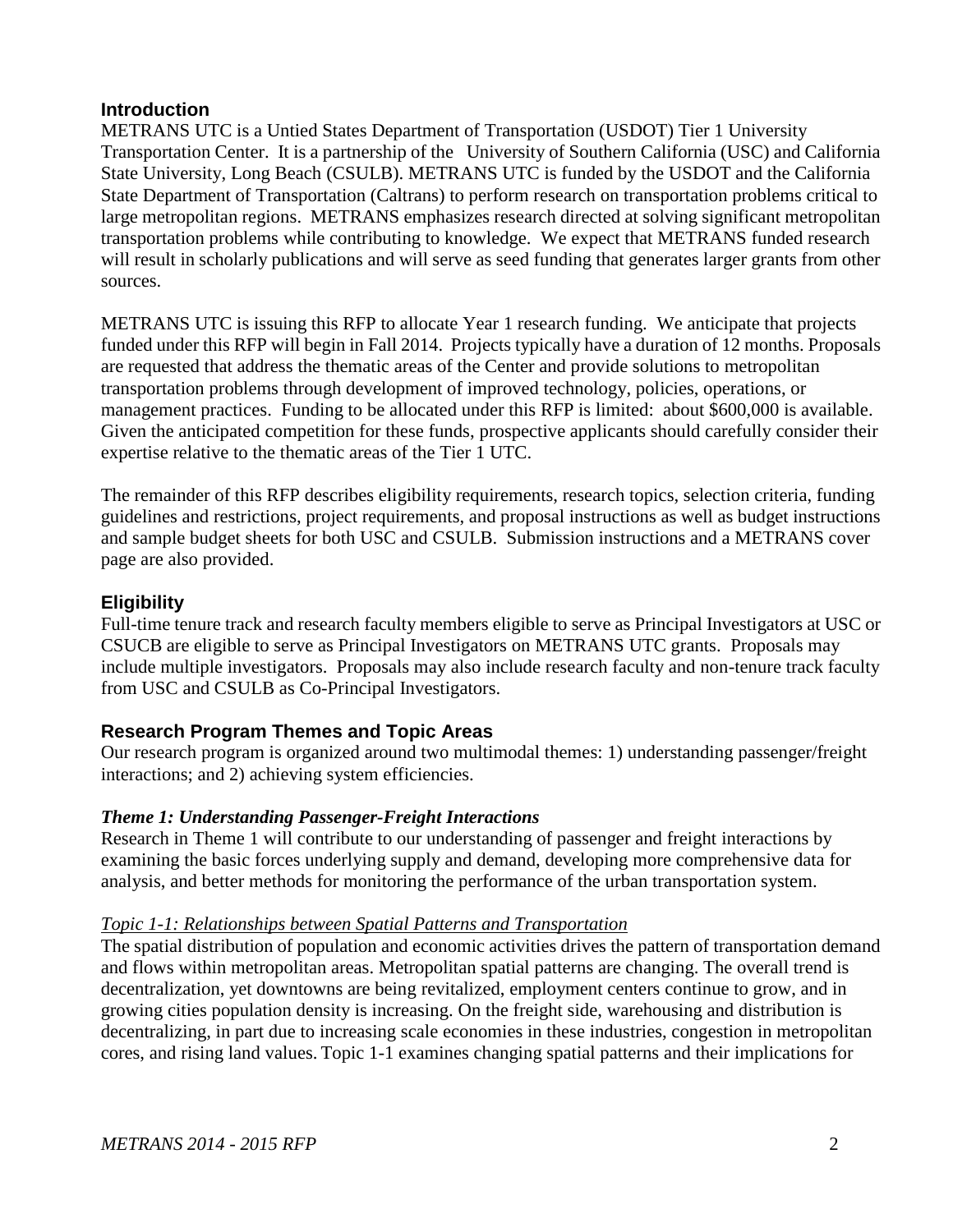freight and passenger flows. Examples of possible topics include transit-oriented development and travel behavior; impacts of inventory practices and replenishment on truck traffic patterns.

### *Topic 1-2: Characteristics of Freight and Passenger Demand*

This topic examines the role of price, travel time, and reliability in freight and passenger demand. We have a basic understanding of passenger behavior with respect to price and value of time (VOT), but know little about travel time reliability. Our understanding of shipper behavior is more limited. Understanding differences between freight and passenger demand characteristics is important for developing appropriate strategies and incentives for better managing shared systems. Examples of possible topics include shipper responses to travel time unreliability, VOT across industry segments, and effects of travel time unreliability on mode choice.

### *Topic 1-3: Better Data for Analysis of Passenger-Freight Interactions*

Numerous studies have identified the lack of data on truck and freight moves as a significant barrier to developing better models of urban freight flows and developing better policies to manage the impacts of freight on metropolitan areas. There is a need for experimentation with mobile devices for more efficient data collection, and with data mining methods to derive truck data from secondary sources. In addition, there is a need to develop methods of estimating critical data elements when actual data are limited or not available. The data collected will help to build a comprehensive freight and passenger data base.

### *Theme 2: Achieving System Efficiencies*

Research in Theme 2 develops efficiency strategies by exploring the potential for efficiencies within and across modes and user classes and identifying policy strategies that facilitate and promote these efficiencies.

### *Topic 2-1: Integrated Management across Users and Modes*

This topic examines the potential for efficiency improvements from better system integration. This topic seeks to identify interdependencies between the various transport subsystems and examine the potential benefits of incorporating them in system management. Issues such as resiliency and sustainability and cyber physical aspects are also of interest. Examples include integrated corridor management, integration of freight and passenger rail scheduling, and scheduling of pickup and deliveries outside of peak passenger demand periods.

### *Topic 2-2: Policies for More Efficient Urban Transportation*

This topic develops and explores strategies that promote more efficient use of transportation resources across multiple modes or user classes. Examples include transit service priority, parking and loading regulations, and pricing policies and their impact on efficiency. We are particularly interested in the institutional conditions under which different policy incentives are feasible, and in new policy mechanisms such as negotiated agreements and self-regulation.

### *Caltrans Topics:*

Caltrans has expressed interest in some research topics that fall within the tier 1 UTC thematic areas. These topics are described in the Appendix. Proposers are encouraged to submit research proposals on these topics.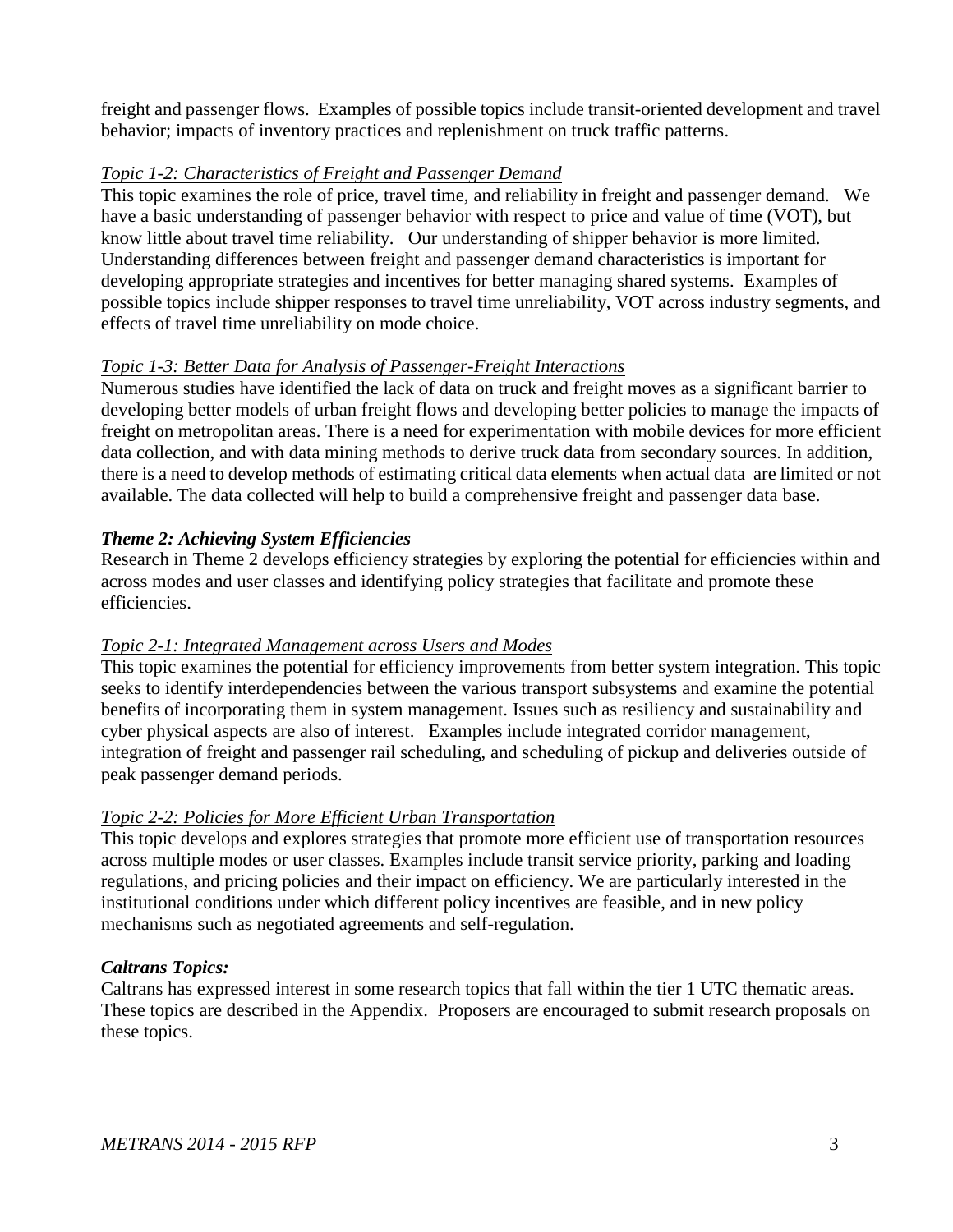### <span id="page-4-0"></span>**Selection Criteria**

Transportation researchers and practitioners will evaluate proposals. Proposals will be selected on the basis of their evaluations along with programmatic priorities. Proposals will compete both within topics and across topics. METRANS UTC does not guarantee that proposals will be funded in all topic areas, or that any proposal will be funded.

Reviewers will evaluate proposals according to the following selection criteria:

- Demonstrated relevance to the above research program themes (a requirement)
- Innovation and research significance
- Student involvement
- Reasonableness of budget and cost-effectiveness
- Qualifications to perform work and likelihood of successful completion
- Match funding and potential for attracting larger grant funding
- Prior performance on METRANS grants (if applicable)

Proposals that involve collaboration between CSULB and USC, interdisciplinary proposals that cross school boundaries as well as participation from outside organizations are encouraged.

Proposers are encouraged to communicate with members of the METRANS Executive Committee or other outside organizations in the development of research proposals. A list of Executive Committee members can be found in the directory page of [www.metrans.org](http://www.metrans.org/) . Commitments of participation (for example data sharing or match funding) from outside of METRANS will be a consideration in making awards. Any project that involves data collection, access to facilities, or cooperation of a private or public entity *must* include a letter of participation from the entity.

Match funding is particularly encouraged; proposals that include matching funds from local public or private sources will receive preference. For additional information, contact Vicki Valentine Deguzman at [victoriv@usc.edu.](../../../../../victoriv/AppData/Local/victoriv/AppData/Local/Microsoft/Windows/Temporary%20Internet%20Files/victoriv/AppData/Documents%20and%20Settings/giuliano/Local%20Settings/Temporary%20Internet%20Files/OLK279/victoriv@usc.edu)

Proposers are encouraged to include undergraduate students in the research project if appropriate. There are potential funding opportunities through various university programs that could support students working on METRANS projects, for example the USC Viterbi School of Engineering Merit Research Program, or the USC McNair Scholars Programs. Proposers are strongly encouraged but not required by this RFP to explore such opportunities with their schools and universities.

The METRANS Executive Committee will make final project selections, taking into account reviewer evaluations, programmatic priorities, and prior project performance. Executive Committee members are allowed to submit proposals, but are not allowed to be present during deliberations and voting related to their proposals.

### <span id="page-4-1"></span>**Funding Guidelines and Restrictions**

Budgets should be conservative and cost-effective. Funding should be directed at new and original work. In some cases, METRANS UTC will consider continuations of prior METRANS projects that have achieved significant results and have a high potential for deployment, scholarly products or large grants. We will not award more than one project to any PI, though PIs may, if they choose, submit multiple proposals. At any given time, eligible faculty may serve as PI on only one METRANS UTC grant. PIs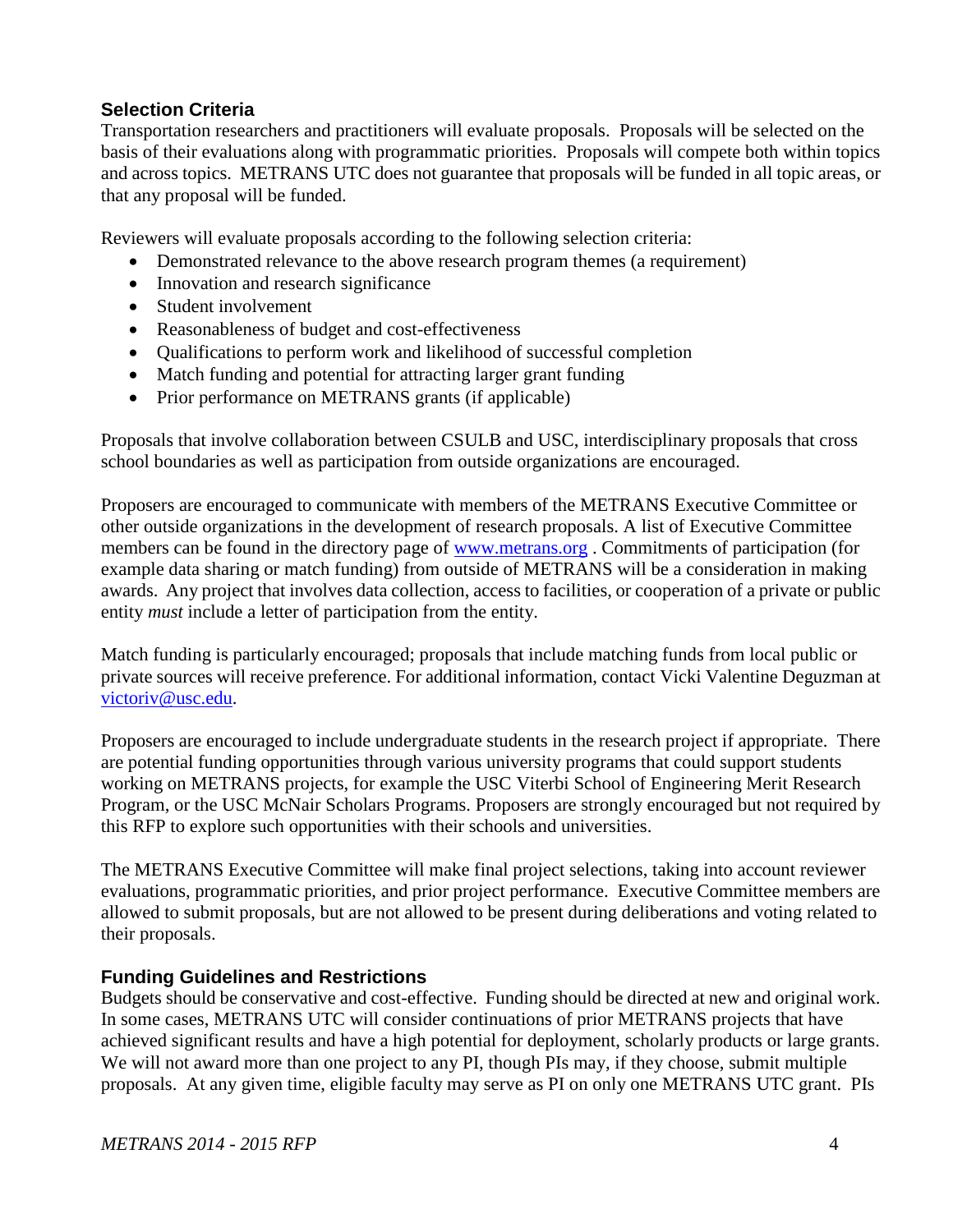may serve as Co-PI on no more than one other METRANS UTC grant at a time.

Funds should be spent in a manner that provides publishable results, especially in refereed journals. In general, faculty salary (summer or academic year), student support, and tuition/fee reimbursement are allowed expenses. Proposers are encouraged to budget travel to one domestic conference to present project results. Funding for students is expected in all projects, including research assistant salary and any additional costs for student presentations at conferences. Overhead and fringe benefits should also be included in the budget. A limited amount of travel for data collection purposes, materials, and supplies may be included, provided that they are a direct expense related to completing the work. International travel is not permitted.

Proposers are discouraged from budgeting for computers, equipment, support staff, outside consultants, or any salary that goes beyond normal academic or summer compensation. These may only be included if specific justification is provided as to why the work cannot be completed without the expense. In no case shall CSULB or USC employees be hired on a consulting basis.

METRANS funded proposals will be set up as satellite accounts in the proposers' departments at USC and as extramural accounts from the CSULB Foundation at CSULB. PIs *will not* have individual contracts or grants from the funding agencies (Caltrans and USDOT).

Funding Guidelines:

- Project awards have a maximum of \$100,000 per year.
- The typical project duration is one year.

**Note that conservative and cost-effective budgets are strongly encouraged.** METRANS reserves the right to reduce the budgets of submitted proposals. Note to those with current METRANS UTC grants: PIs on current METRANS UTC grants may not submit proposals, since this RFP is to allocate the remaining Year 1 funding. Projects should be budgeted to begin on August 15, 2014 and end by August 14, 2015.

### **Research initiation Awards**

Research initiation awards are available to tenure track Assistant Professors, with preference for faculty who have not been previously funded for research in transportation. These awards are limited to \$35,000 for one year. These awards will receive priority consideration over regular awards. Research initiation proposals are subject to the same selection criteria and peer review process as regular proposals.

### <span id="page-5-0"></span>**Project Requirements**

All funded projects have the following requirements (guidelines and templates may be found at [http://www.metrans.org/research.htm\)](http://www.metrans.org/research.htm)

- Semi-annual progress reports conforming to METRANS guidelines.
- A Draft Final Report, conforming to METRANS guidelines, which must be delivered 30 days prior to the completion date of the project. The Draft Final Report is subject to peer review. The Draft Final Report should include an executive summary, document the research project, and be complete, original, well organized and accurate.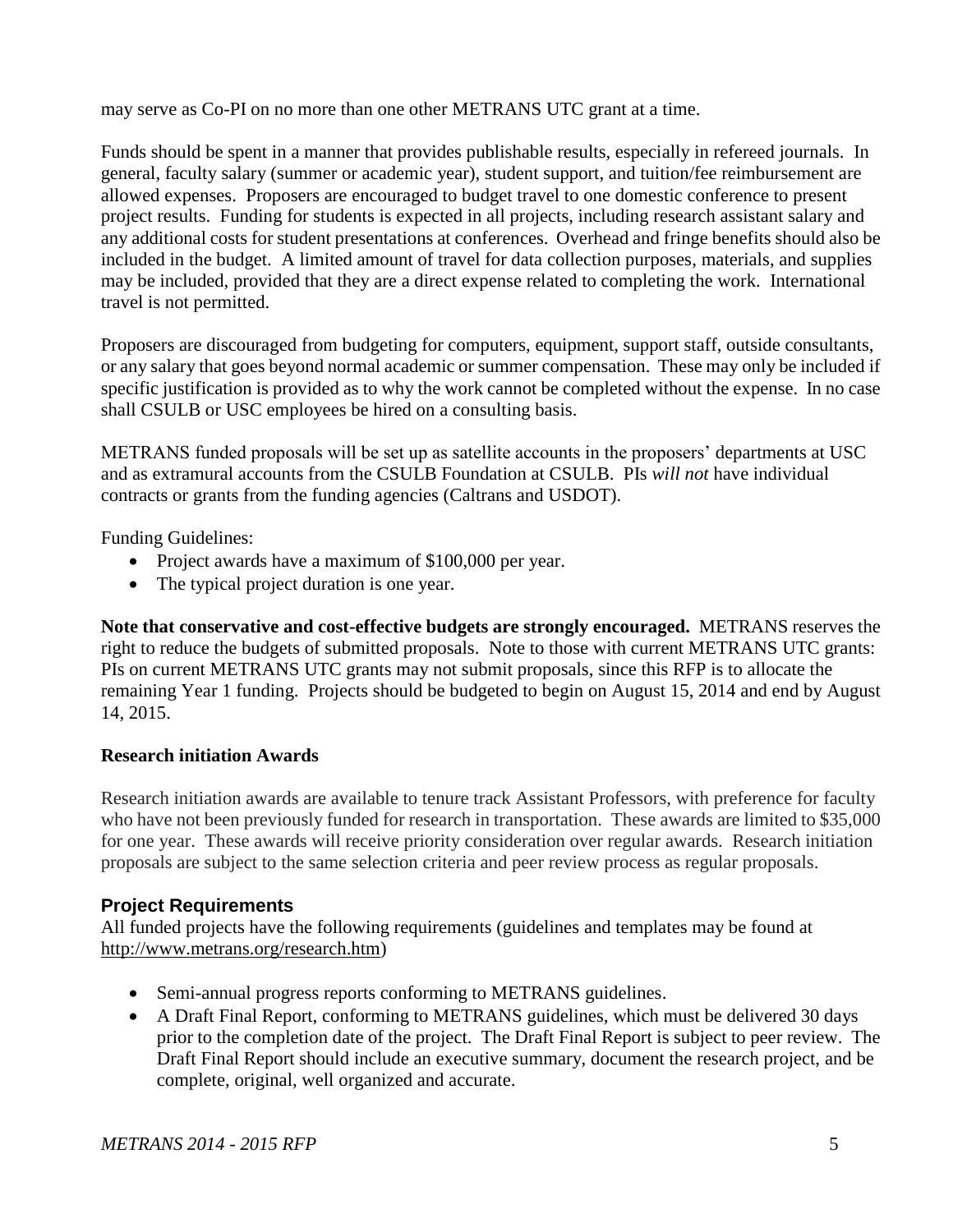- A Final Report that complies with the review comments and requirements must be delivered within 30 days after the review of the Draft Report. Draft Final and Final Reports are distributed via the METRANS website, and are submitted to METRANS sponsors and to various publications data bases.
- A separate statement listing publications, presentations and inventions resulting from research; names of students supported along with their degree status; and a summary of project results. This statement is to be submitted with the Draft Final Report.
- A 2 to 4 page Research Brief suitable for a general audience that summarizes the main findings of the research and its contribution to practice or policy. This brief is to be submitted with the Draft Final Report
- A brief Biographical Sketch for each of the project's investigators to be submitted with the Draft Final Report. A template for the biographical sketch will be provided with the notification of award. The biographical sketch is to be submitted with the Draft Final Report
- At least one presentation of the funded project's research at a thematic conference organized by METRANS, and located in the Los Angeles region.
- Timely reporting of all information requested for the METRANS Annual Report.
- Copies of all papers submitted to journals or conferences that are based on the project's research. Copies should be provided to the METRANS Administrator.
- Acknowledgment of METRANS support in all work that results from METRANS funding, including peer-reviewed publications and conference presentations.

### <span id="page-6-0"></span>**Proposal Instructions**

Proposals should be succinct and clearly written for a mixed technical and non-technical audience. Proposals are limited to no more than 8 pages in sections  $3 - 7$ . Budget and other forms are included in the Appendix.

Each proposal must include the following sections:

- 1. Cover page (use the form provided in the Appendix)
- 2. Project objective and project abstract (see research page at [www.metrans.org](http://www.metrans.org/) for examples; no more than one page)
- 3. Background and motivation for the topic to be addressed (problem to be addressed, what has been done previously, why it is important, and relevance to METRANS UTC research areas)
- 4. Methodology (the methodology by which project objectives will be accomplished)
- 5. Tasks, Schedule and Deliverable (steps that will be followed in executing the methodology, and when they will be completed)
- 6. Description of the expected research product and contribution to practice (.e.g. peer-reviewed publication)
- 7. Qualifications (the research team's relevant skills and experience that will help ensure success)
- 8. Budget justification (strong justification should be provided for unusual expenses, e.g., equipment). The extent of student involvement should be clearly stated
- 9. Reference List (no limit)
- 10. Budget (1 page, use the form provided in the Appendix). Please see relevant university budget instructions below.
- 11. Prior Project Accomplishments (1 page maximum. List publications, students who have received support from prior METRANS funding, and other grants received as a result of METRANS funding. Provide information on any policies, technologies, or products implemented as a result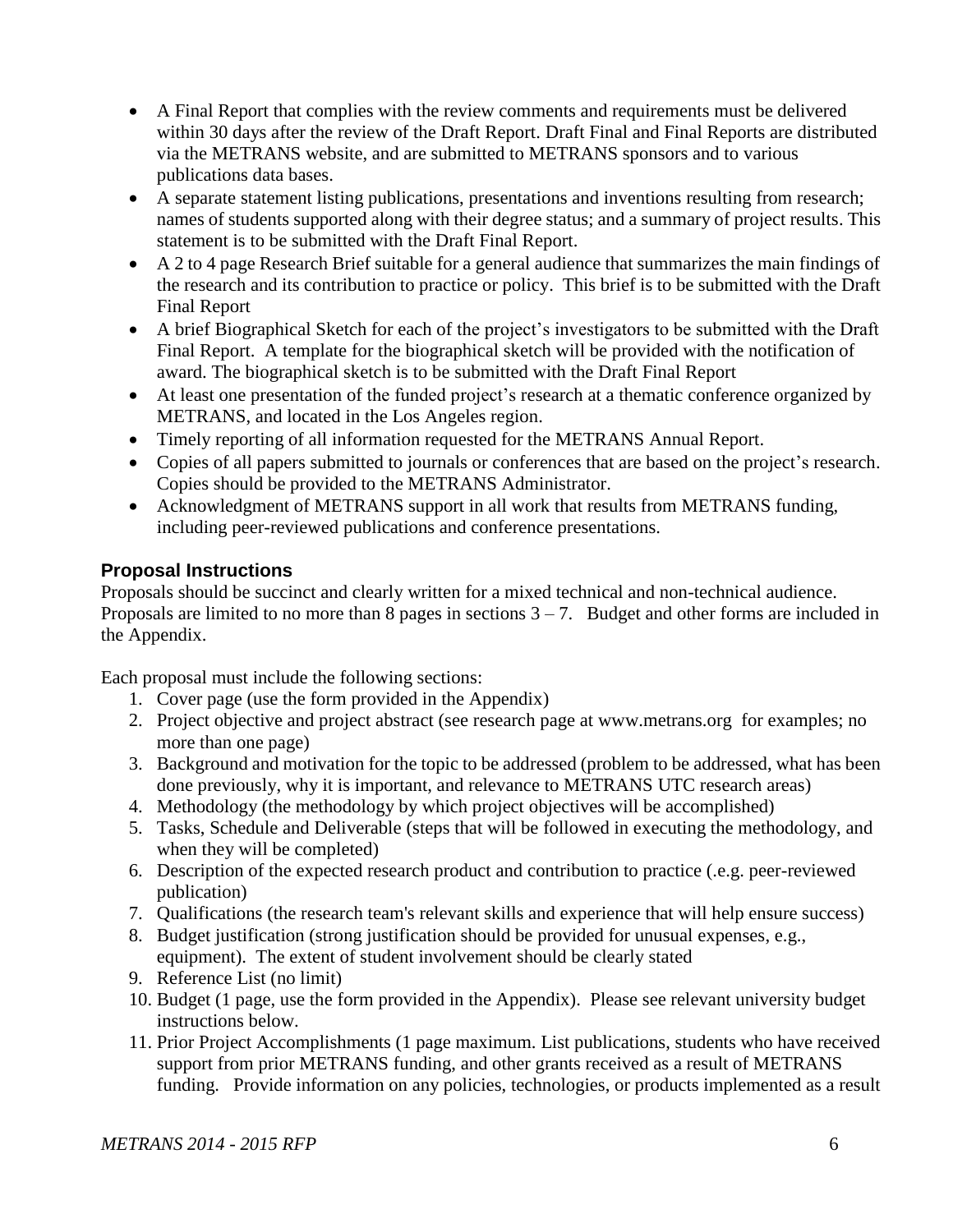of the research).

- 12. Letters of participation, or match funding commitment (attached, any number and length) *Letters of participation are required for any project that involves data collection from private or public entities, access to private or public facilities, or cooperation of private or public entities.*
- 13. Short bios for all investigators and a list of recent (past 5 years or less) publications and funded research projects (2 page maximum).

Proposals should demonstrate their responsiveness to METRANS selection criteria, according to the following guidelines:

<span id="page-7-0"></span>

| <b>Selection Criteria</b>                         | <b>Most Relevant Section(s)</b>         |
|---------------------------------------------------|-----------------------------------------|
| Relevance to METRANS UTC research theme areas     | Background/Objective                    |
| Innovation and research significance              | Methodology/Tasks                       |
| Student involvement                               | Budget justification                    |
| Reasonableness of budget and cost-effectiveness   | Budget justification                    |
| Qualifications                                    | Qualifications                          |
| Match funding & potential for other grant funding | Budget justification, Methodology/Tasks |
| Prior performance                                 | Prior project accomplishments           |

#### <span id="page-7-1"></span>Budget Instructions

*For USC:* Please use your School guidelines in preparing your budget. For Price, see [http://www.usc.edu/schools/price/intranet/research\\_admin.html](http://www.usc.edu/schools/price/intranet/research_admin.html) for proposal and budget instructions. Contact Elizabeth Gatchalian [\(egatchal@usc.edu\)](mailto:egatchal@usc.edu) for budget assistance. For VSOE, contact your department grants administrators. Note, tuition cost share is limited to PhD students. Please show the cost share in your budget. Tuition charges are not subject to overhead. The indirect cost rate is 50%

*For CSULB:* Budget guidelines for CSULB faculty are contained in the Appendix. Proposals submitted by CSULB faculty must be approved via the University's internal clearance process prior to submission. Early budget consultation with Office of Research and Sponsored Programs is essential. Once the budget is finalized, internal clearance will be initiated by the Office of Research and Sponsored Programs (ORSP).

#### CSULB faculty should begin the process by submitting a Notice of Intent at

[http://www.csulb.edu/divisions/aa/research/our/information/forms/intent/.](http://www.csulb.edu/divisions/aa/research/our/information/forms/intent/) If you have any questions, please contact ORSP Pre-Award Specialists David Smith (562 985-5330, David.Smith@csulb.edu) or Nora Momoli (562 985-1567, Nora.Momoli@csulb.edu).

### <span id="page-7-2"></span>**Submission Instructions**

Email a pdf copy (max 10 MB) of each proposal to METRANS Assistant Director Vicki Valentine Deguzman at [VictoriV@usc.edu](mailto:VictoriV@usc.edu) on or before 5:00 pm on Monday, April 28, 2014. Please title your PDF file as last name, first initial, university, and a number if more than one is being submitted. For example, a first or single submission would be SmithJ\_CSULB. A second submission would be SmithJ\_CSULB2**.** 

NOTE to PIs: Please do not submit more than one proposal per email. If more than one proposal is to be submitted, please send each in separate emails, noting the number of the subsequent proposal in the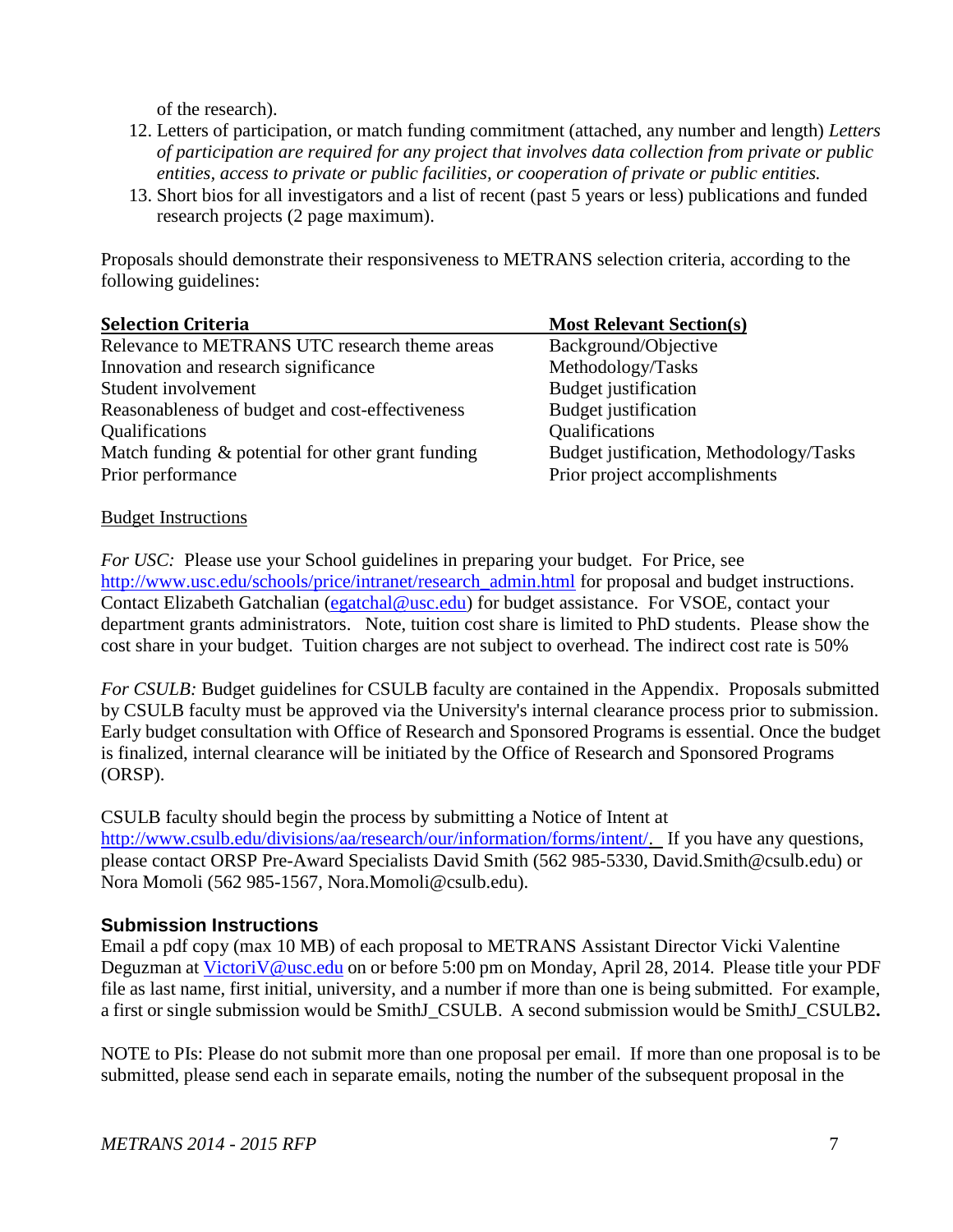subject line of each email (for example, Second Proposal, Third Proposal, etc.). Proposals received later than the deadline will be rejected. **It is the responsibility of the PI to deliver the proposal by the deadline and to confirm receipt.** 

One copy of the proposal will be retained in the Assistant Director's office, and must contain all information on the budget form. A second budget form may omit information that can be used to determine faculty salaries (e.g., months of effort). This budget will be included when the proposal is sent for review. If you submit a proposal with salary information omitted, be sure to provide one electronic copy of EACH budget.

#### **METRANS will reject proposals that: (1) are received after the deadline, (2) do not conform to eligibility requirements, (3) are incomplete, or (4) do not conform to thematic requirements.**

#### <span id="page-8-0"></span>Further Information

For further information, METRANS Director Genevieve Giuliano can be reached at (213) 740-3956 or [giuliano@usc.edu](mailto:giuliano@usc.edu) . In addition, check [www.metrans.org](http://www.metrans.org/) for information on current projects, center organization, and links to outside agencies.

For further information regarding program rules and procedures contact METRANS Assistant Director, Vicki Valentine Deguzman at (213) 821-1025 or [VictoriV@usc.edu.](mailto:VictoriV@usc.edu)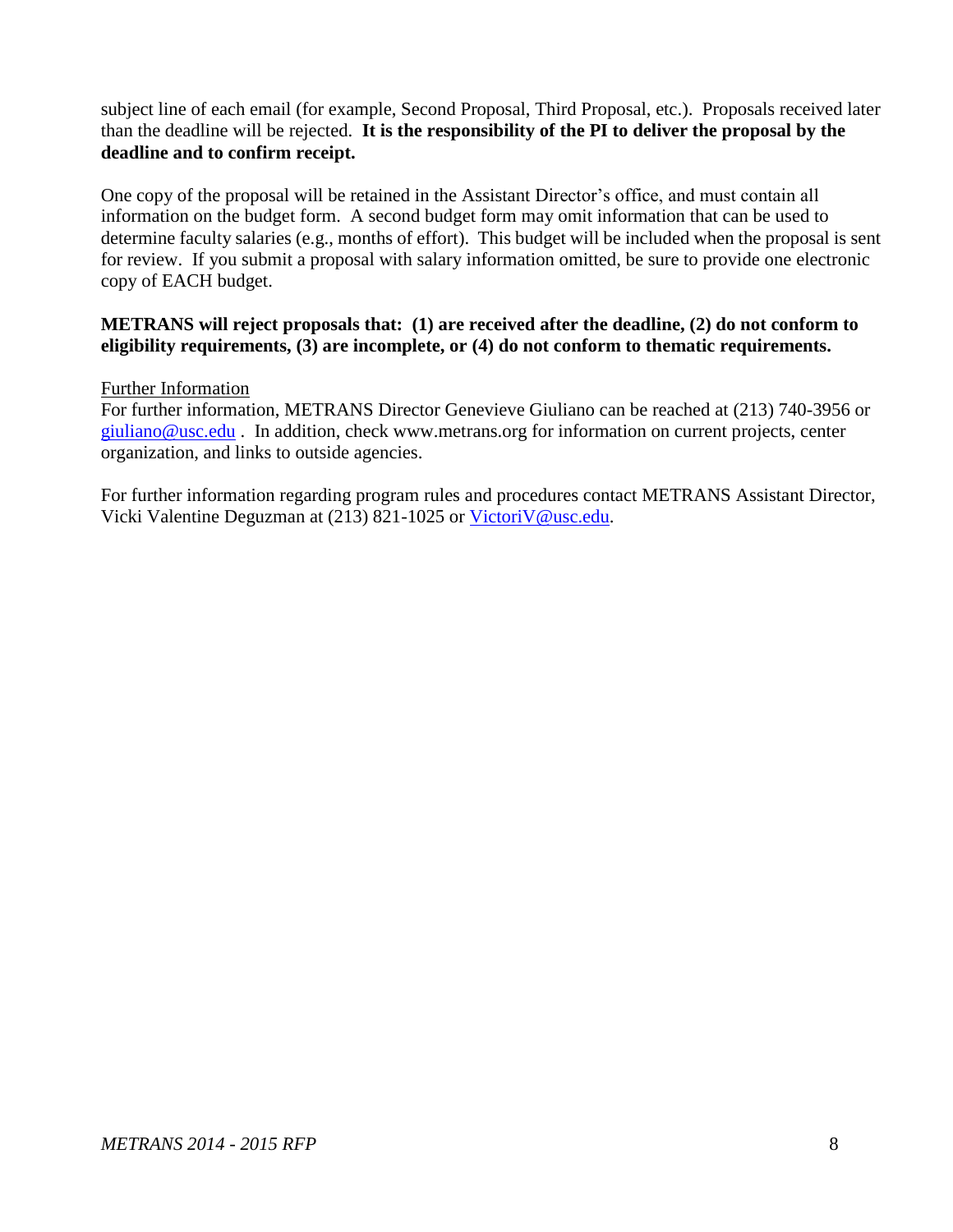## **Appendix**

<span id="page-9-0"></span>Budget Information and Forms Caltrans Suggested Research Topics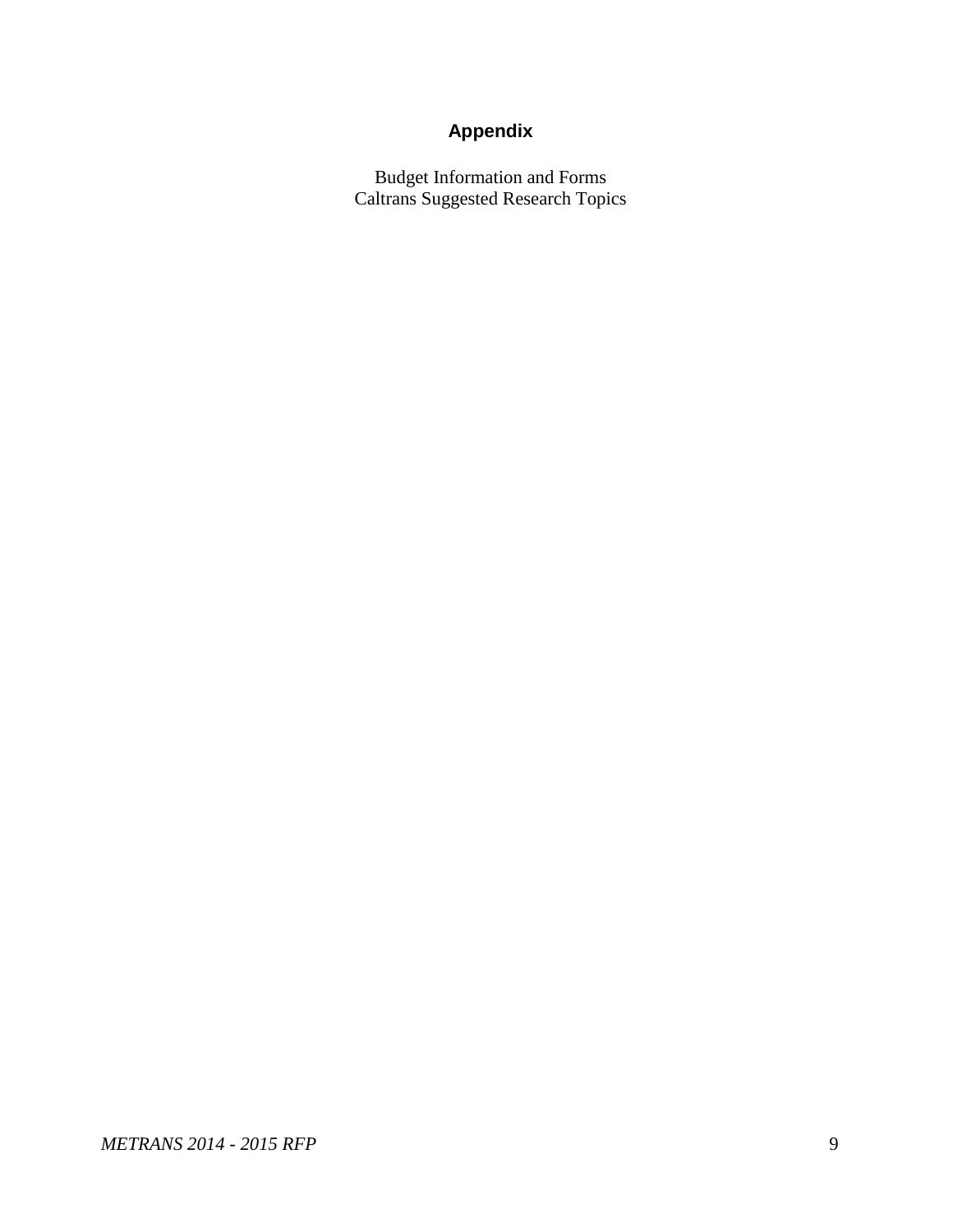### USC Budget Form

| Category                        | Monthly<br>Salary                     | % of Time<br>on Program Months                                                                                        | Number of                     |          | Budget (\$) |
|---------------------------------|---------------------------------------|-----------------------------------------------------------------------------------------------------------------------|-------------------------------|----------|-------------|
| <b>Faculty Salary</b>           | X                                     |                                                                                                                       |                               | $=$      |             |
| <b>Faculty Salary1</b>          | X                                     |                                                                                                                       | $\frac{1}{1}$ X $\frac{1}{1}$ | $\equiv$ |             |
| <b>Student Support</b>          |                                       |                                                                                                                       | $X \sim X$                    | $=$      |             |
| Type of Student                 |                                       | <u> 1989 - Johann Barbara, martxa alemaniar amerikan baratzaren 1980an hamarka</u>                                    |                               |          |             |
| Student Support*                |                                       |                                                                                                                       |                               | $=$      |             |
| Type of Student                 |                                       | <u> 1989 - Johann Barbara, martin da basar da basar da basar da basar da basar da basar da basar da basar da basa</u> |                               |          |             |
| <b>Fringe Benefits</b>          | Rate<br>$\mathcal{L}=\{1,2,3,4,5\}$ . |                                                                                                                       | Total                         |          |             |
| Tuition                         |                                       |                                                                                                                       | Total                         |          |             |
| <b>Conference Travel</b>        |                                       |                                                                                                                       |                               |          |             |
| <b>Other Travel</b>             |                                       |                                                                                                                       |                               |          |             |
| <b>Materials and Supplies</b>   |                                       |                                                                                                                       |                               |          |             |
| Equipment (list)                |                                       |                                                                                                                       |                               |          |             |
| Other Direct Expenses (itemize) |                                       |                                                                                                                       |                               |          |             |
| Tuition cost share              |                                       |                                                                                                                       | Total                         |          |             |
| Overhead (50%)                  |                                       |                                                                                                                       |                               |          |             |
| TOTAL FUNDS REQUESTED           |                                       |                                                                                                                       |                               |          |             |

\* Use additional faculty and student lines only if more than one professor or student.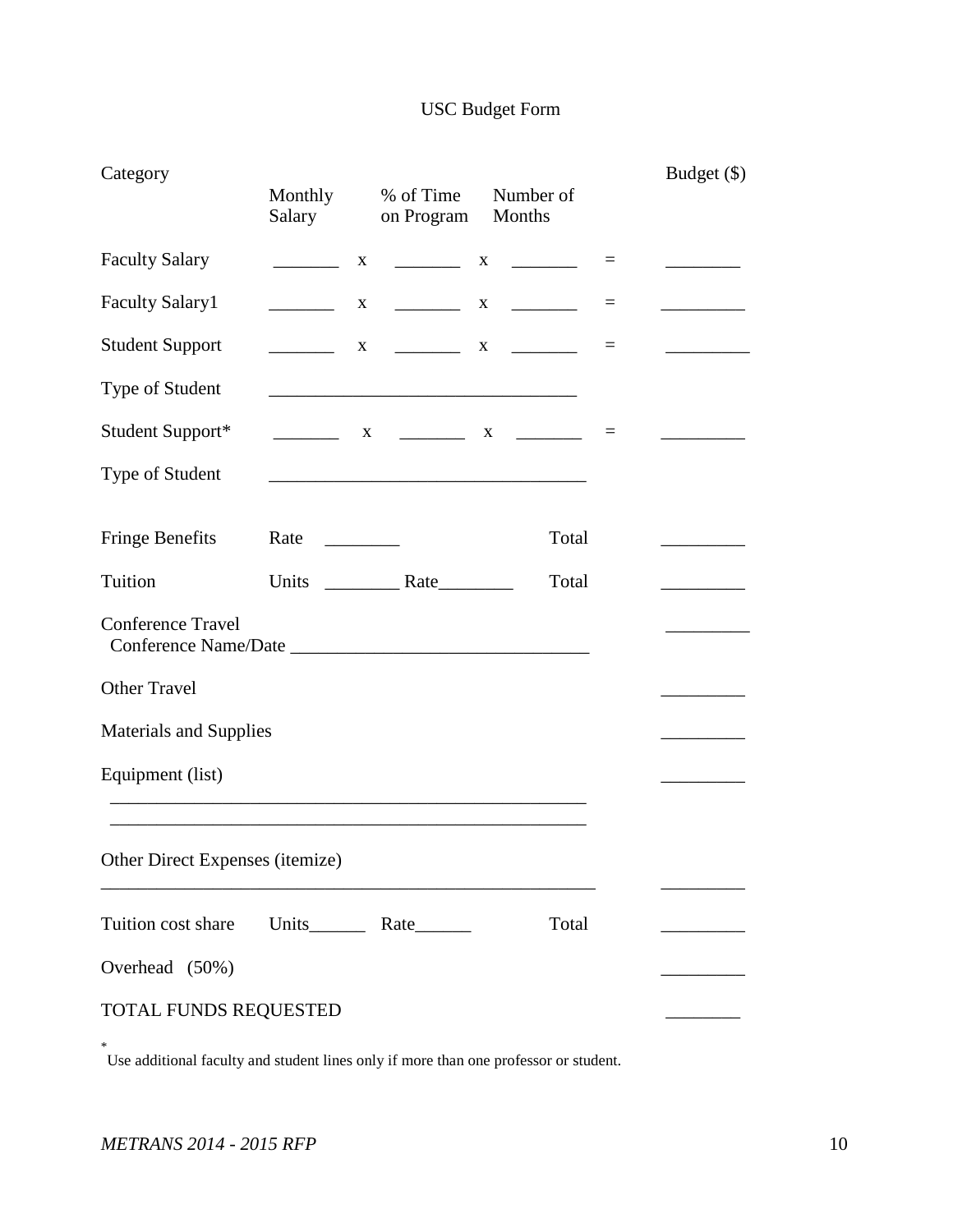|                                                     |                      | <b>CSULB Budget Form</b>                              |                  |                                                      |                  |
|-----------------------------------------------------|----------------------|-------------------------------------------------------|------------------|------------------------------------------------------|------------------|
| Complete areas in yellow                            |                      |                                                       |                  |                                                      |                  |
| <b>Category</b>                                     |                      |                                                       |                  |                                                      | <b>Budget \$</b> |
|                                                     | <b>Annual Salary</b> | <b>Release Time</b><br>Units or % of<br><b>Effort</b> |                  | <b>Overload Salary</b><br>or Summer<br><b>Salary</b> |                  |
| <b>Faculty Salary</b>                               |                      | $\mathbf X$                                           | $\boldsymbol{+}$ |                                                      | \$0              |
| Faculty Salary <sup>1</sup>                         |                      | $\mathbf X$                                           | $\#$             |                                                      | \$0              |
|                                                     |                      |                                                       |                  | <b>Total Salary</b>                                  | \$0              |
|                                                     |                      | <b>Total Budgeted</b><br><b>Salary</b>                |                  | <b>Fringe Benefits %</b>                             |                  |
| <b>Faculty Fringe Benefits</b><br>(Release Time)    |                      | \$0                                                   | $\mathbf X$      | 41%                                                  | \$0              |
| <b>Faculty Fringe Benefits</b><br>(Overload/Summer) |                      | \$0                                                   | $\mathbf X$      | 8%                                                   | \$0              |
|                                                     |                      |                                                       |                  | <b>Total Fringe Benefits</b>                         | \$0              |
|                                                     | <b>Hourly Rate</b>   | # Hours                                               |                  |                                                      |                  |
| <b>Student Support</b>                              |                      | $\mathbf X$                                           |                  |                                                      | \$o              |
|                                                     |                      | <b>Student Total \$</b>                               |                  | <b>Fringe Benefits %</b>                             |                  |
| <b>Student Fringe Benefits</b>                      |                      | \$0                                                   | $\mathbf X$      | 8%                                                   | \$0              |
|                                                     |                      |                                                       |                  | Total Student \$                                     | \$0              |
| <b>Conference Travel</b>                            |                      |                                                       |                  |                                                      |                  |
| <b>Other Travel</b>                                 |                      |                                                       |                  |                                                      |                  |
| Materials and Supplies                              |                      |                                                       |                  |                                                      |                  |
| Equipment (list)                                    |                      |                                                       |                  |                                                      |                  |
| Other Direct Expenses (itemize)                     |                      |                                                       |                  |                                                      |                  |
|                                                     |                      |                                                       |                  |                                                      |                  |
| <b>Total Direct Cost</b>                            |                      |                                                       |                  |                                                      | \$0              |
|                                                     |                      |                                                       |                  | <b>Indirect Cost %</b>                               |                  |
| Indirect Costs (F&A)                                |                      | \$o                                                   | $\mathbf X$      | 44.5%                                                | \$0              |
| TOTAL FUNDS REQUESTED                               |                      |                                                       |                  |                                                      | \$0              |

<sup>1</sup> Use additional faculty lines only if there is more than one professor.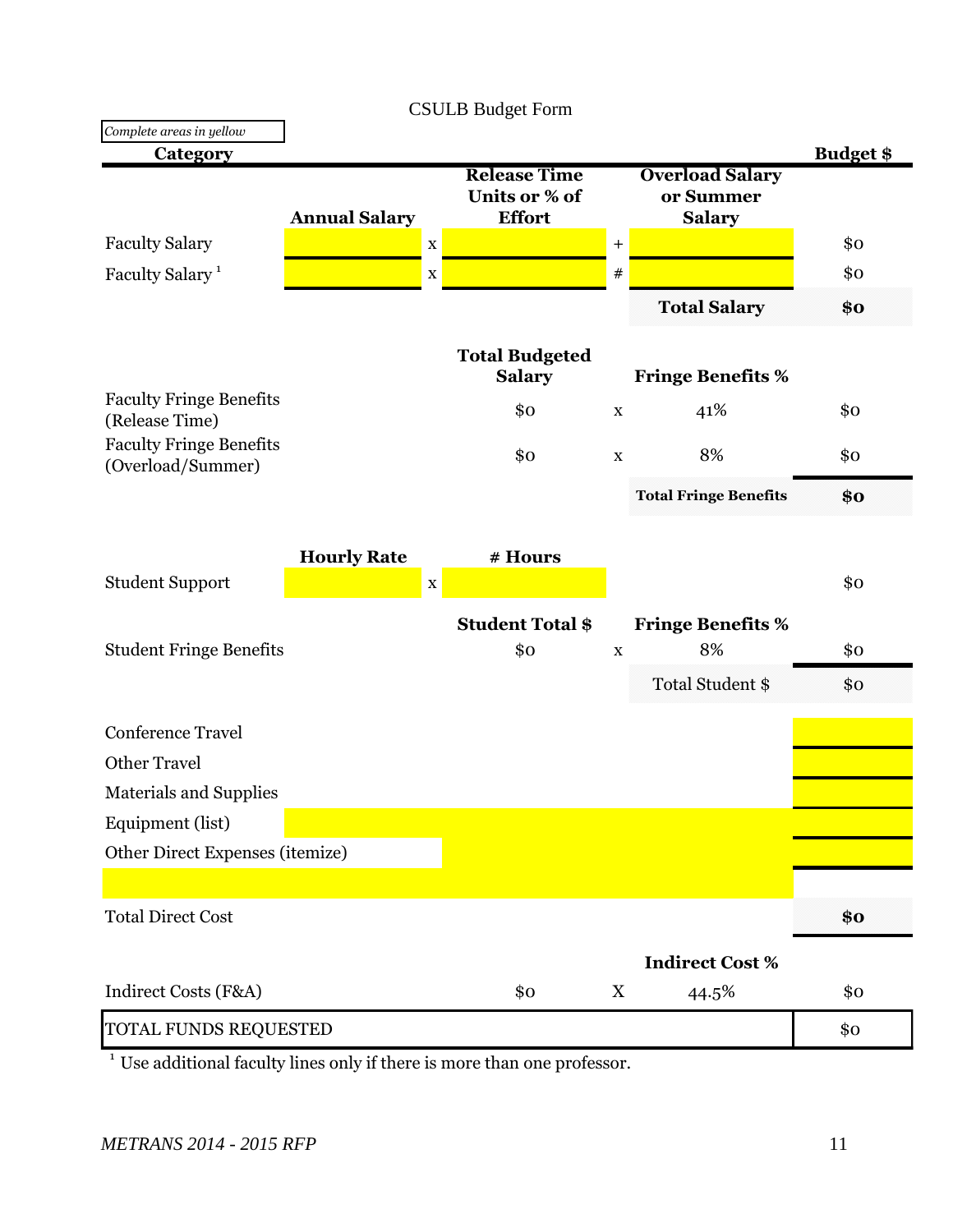### **METRANS** Cover Page

|                        | Title                     |  |
|------------------------|---------------------------|--|
|                        | Theme                     |  |
|                        |                           |  |
|                        |                           |  |
| <b>Mailing Address</b> |                           |  |
|                        |                           |  |
|                        |                           |  |
|                        |                           |  |
|                        |                           |  |
|                        |                           |  |
|                        | Co-Principal Investigator |  |

Are you submitting this proposal elsewhere, or are you currently receiving funding in the same area of research? Yes No  $\qquad$  $\frac{1}{1}$ 

If yes, please describe circumstances and funding source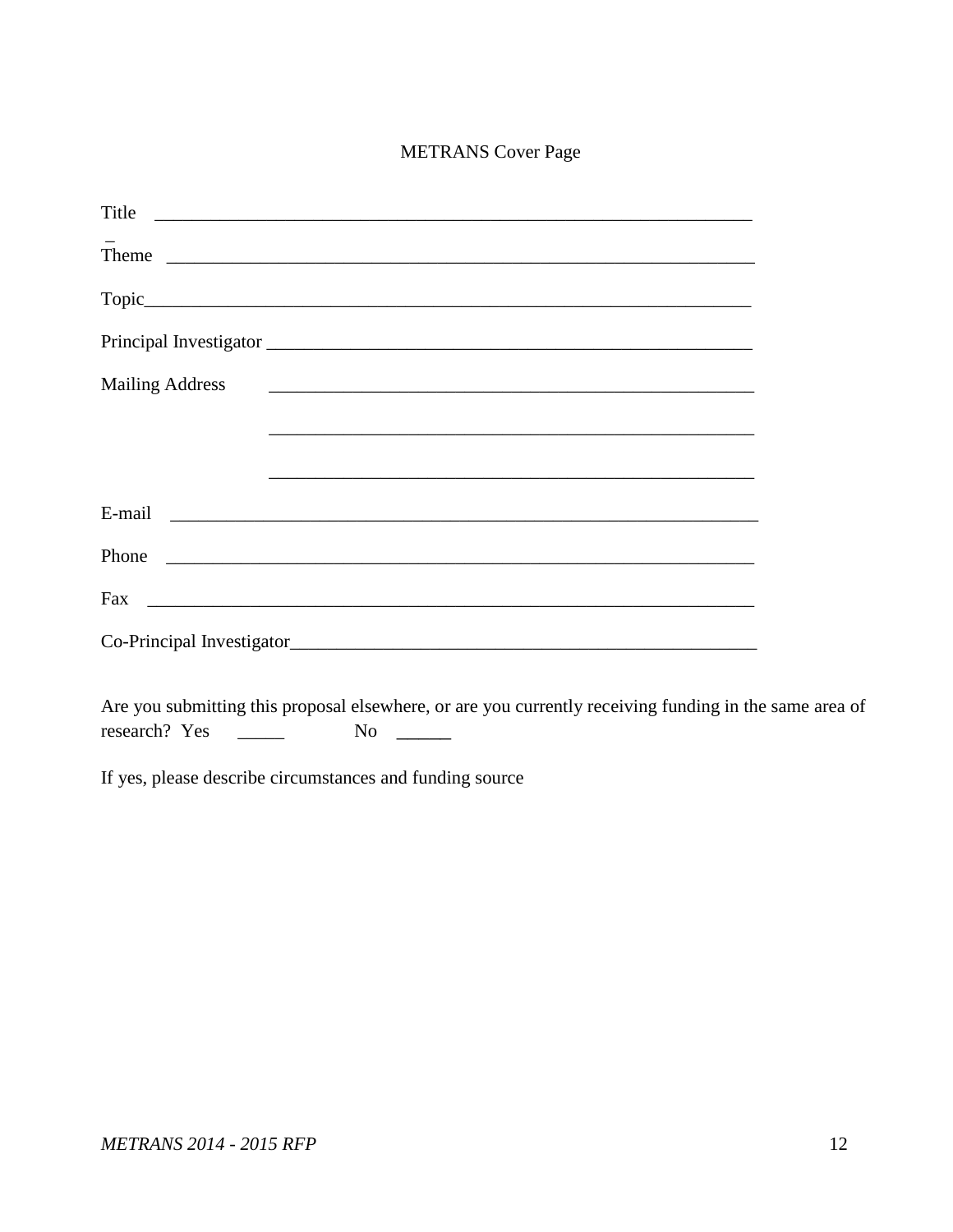#### METRANS Center Proposal Evaluation Form

#### (provided for information only; form will be used by evaluators)

Proposal Title:

Area:

Principal Investigator:

Referee Number:

Evaluation Criteria:

Please rate proposals in each of the categories below, using the following rating scale:

- $1 =$  Well below expectations
- $2 =$  Below expectations
- $3$  = Meets expectations
- $4 =$  Exceeds expectations
- $5 =$  Well above expectations

| <b>CATEGORY</b>                                          | <b>RATING</b> |
|----------------------------------------------------------|---------------|
| Demonstrated relevance to themes of RFP (a requirement)  |               |
| Innovation and research significance                     |               |
| Student involvement                                      |               |
| Reasonableness of budget and cost-effectiveness          |               |
| Qualifications to perform work/likelihood of completion  |               |
| Match funding and potential for attracting grant funding |               |
| Prior performance on METRANS grants (if applicable)      |               |

Referee's Funding Recommendation (Place an X on the line by your choice)

Fund as Submitted

Fund with modifications \_\_\_\_\_\_\_\_ (explain on second page)

Do Not Fund \_\_\_\_\_\_\_ (explain on second page)

Referees Comments (add additional pages as needed):